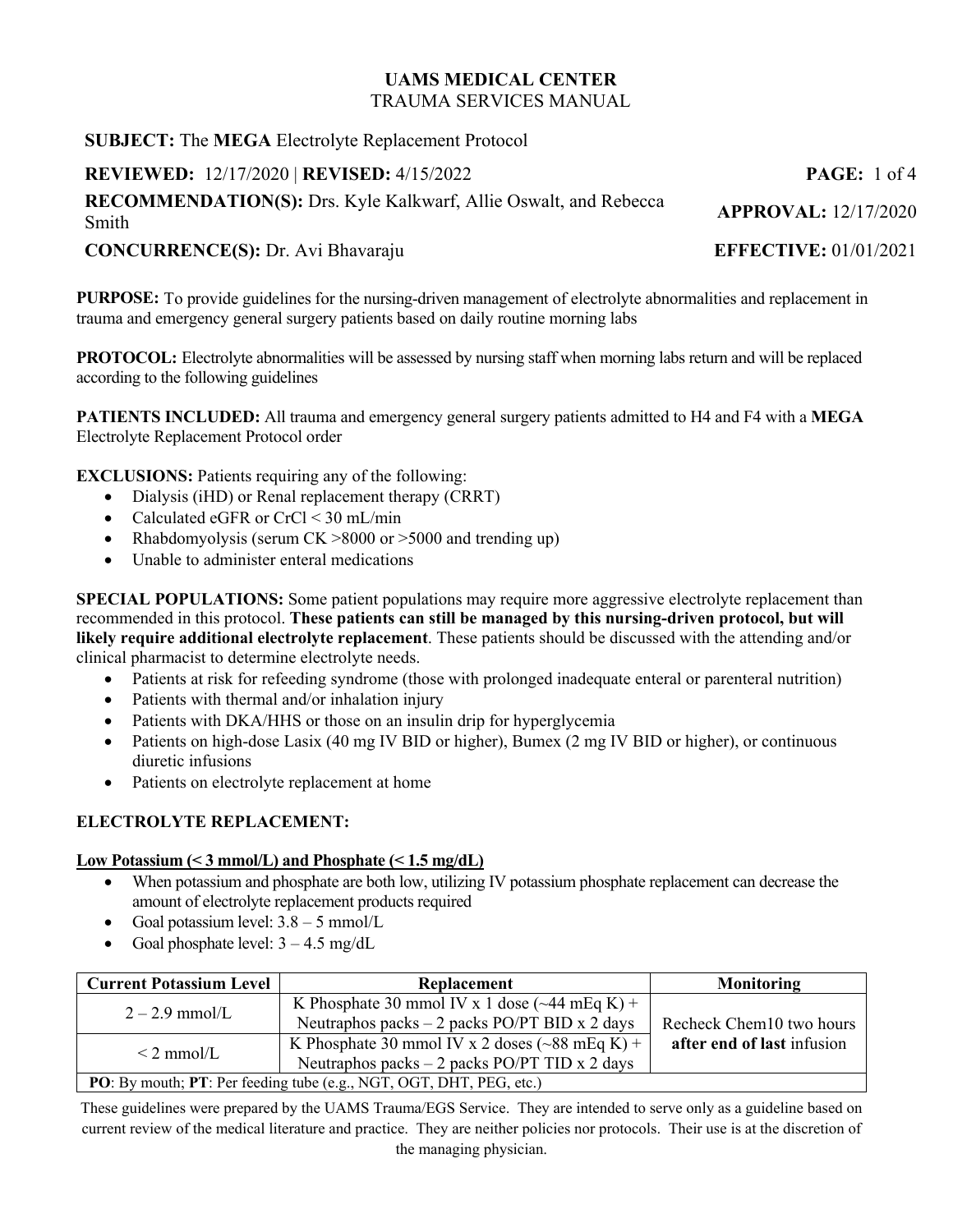**SUBJECT:** The **MEGA** Electrolyte Replacement Protocol

**REVIEWED:** 12/17/2020 | **REVISED:** 4/15/2022 **PAGE:** 2 of 4

**RECOMMENDATION(S):** Drs. Kyle Kalkwarf, Allie Oswalt, and Rebecca Smith **APPROVAL:** 12/17/2020

# **CONCURRENCE(S):** Dr. Avi Bhavaraju **EFFECTIVE:** 01/01/2021

#### **Potassium**

- If IV potassium phosphate is ordered and serum potassium  $> 3$ , do not give additional potassium
- Goal level:  $3.8 5$  mmol/L
- If patient is consistently hypokalemic despite appropriate replacement, check magnesium level and replace as indicated in magnesium replacement chart
- Hyperkalemia
	- o Serum potassium  $> 5.5$  mmol/L: monitor q2h until level  $< 5$  mmol/L
	- $\circ$  Serum potassium  $> 6.5$  mmol/L: monitor q2h until level  $\leq 5$  mmol/L and call an attending for further hyperkalemia management

| <b>Current Potassium Level</b>                                                                                                                    | Replacement                                                  | <b>Monitoring</b>  |  |
|---------------------------------------------------------------------------------------------------------------------------------------------------|--------------------------------------------------------------|--------------------|--|
| $3.5 - 3.7$ mmol/L                                                                                                                                | KCl 40 mEq PO/PT $x$ 1 dose                                  | Recheck Chem10 the |  |
| $3 - 3.4$ mmol/L                                                                                                                                  | KCl 40 mEq PO/PT x 2 doses                                   | following day with |  |
| $2 - 2.9$ mmol/L                                                                                                                                  | KCl 40 mEq IV x 1 dose + KCl 40 mEq PO/PT x 2 doses          | AM labs            |  |
|                                                                                                                                                   |                                                              | Recheck Chem10 two |  |
| $\leq$ 2 mmol/L                                                                                                                                   | KCl 40 mEq IV + KCl 40 mEq PO/PT BOTH x 2 doses <sup>*</sup> | hours after end of |  |
|                                                                                                                                                   |                                                              | last infusion      |  |
| *The PO/PT doses should be given at the start of each IV dose (e.g., 1 <sup>st</sup> PO/PT dose + 1 <sup>st</sup> IV dose given at the same time; |                                                              |                    |  |
| then four hours later, $2nd PO/PT$ dose + $2nd IV$ dose given at the same time)                                                                   |                                                              |                    |  |

**PO**: By mouth; **PT**: Per feeding tube (e.g., NGT, OGT, DHT, PEG, J tube – if liquid formulation, etc.)

#### **Phosphate**

- Goal level:  $3 4.5$  mg/dL
- IV replacement choice will depend on patient's potassium level
	- o If serum potassium  $\leq 3.6$  mmol/L, use potassium phosphate
	- o If serum potassium  $> 3.6$  mmol/L, use sodium phosphate

| <b>Current Phosphate Level</b>                                      | Replacement                                    | Monitoring                  |
|---------------------------------------------------------------------|------------------------------------------------|-----------------------------|
| $2.5 - 3$ mg/dL                                                     | Neutraphos packs $-2$ packs PO/PT BID x 1 day  |                             |
| $2 - 2.4$ mg/dL                                                     | Neutraphos packs $-2$ packs PO/PT BID x 2 days | Recheck level the following |
| $1.5 - 1.9$ mg/dL                                                   | Neutraphos packs - 2 packs PO/PT TID x 2 days  | day with AM labs            |
| $1 - 1.4$ mg/dL                                                     | K or Na Phosphate 30 mmol IV x 1 dose $+$      |                             |
|                                                                     | Neutraphos packs - 2 packs PO/PT BID x 2 days  | Recheck Chem10 two hours    |
| $\leq 1$ mg/dL                                                      | K or Na Phosphate 45 mmol IV x 1 dose +        | after end of infusion       |
|                                                                     | Neutraphos packs $-2$ packs PO/PT TID x 2 days |                             |
| PO: By mouth; PT: Per feeding tube (e.g., NGT, OGT, DHT, PEG, etc.) |                                                |                             |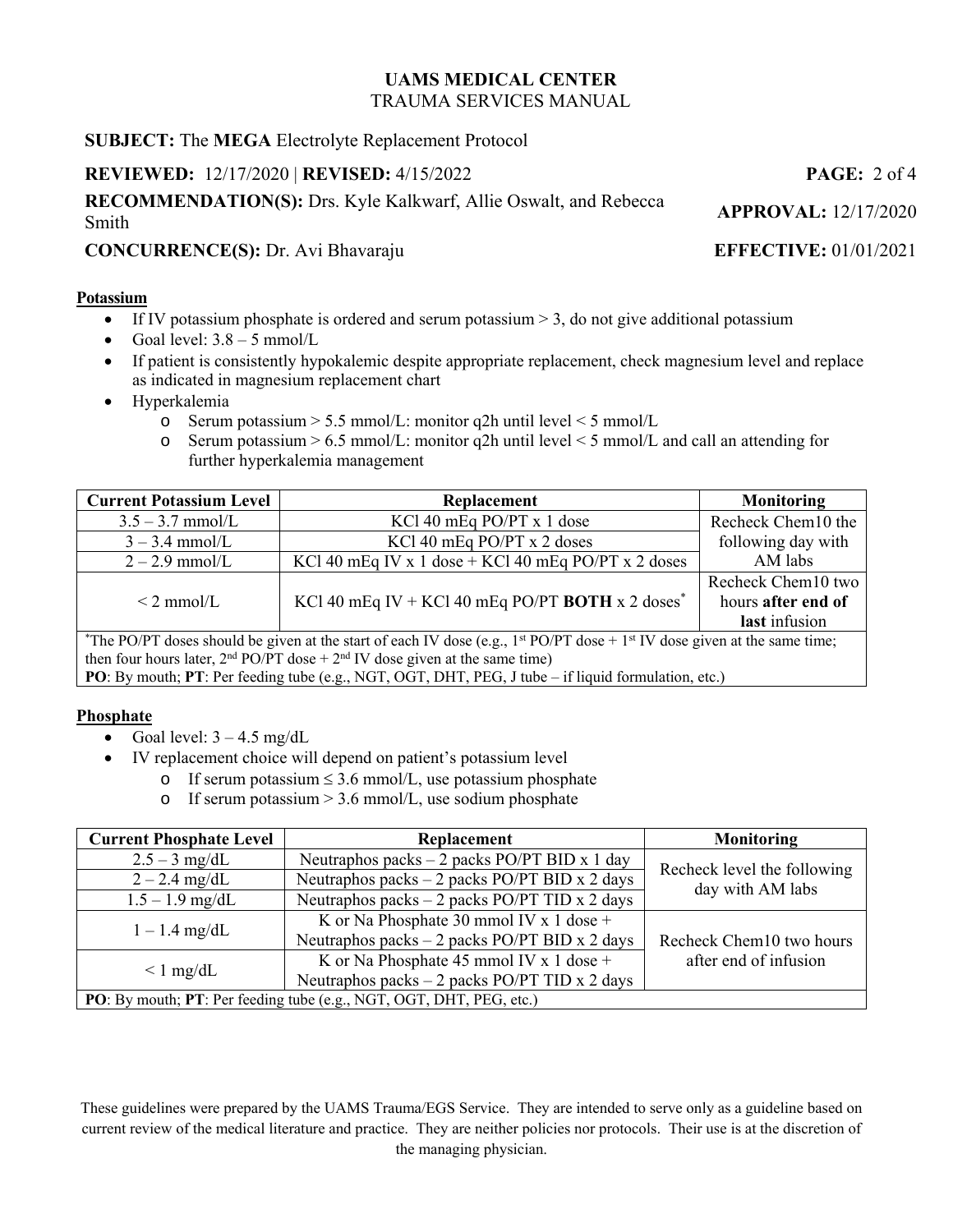## **SUBJECT:** The **MEGA** Electrolyte Replacement Protocol

## **REVIEWED:** 12/17/2020 | **REVISED:** 4/15/2022 **PAGE:** 3 of 4

**RECOMMENDATION(S):** Drs. Kyle Kalkwarf, Allie Oswalt, and Rebecca Smith **APPROVAL:** 12/17/2020

## **CONCURRENCE(S):** Dr. Avi Bhavaraju **EFFECTIVE:** 01/01/2021

#### **Magnesium**

- Goal level:  $1.7 2.2$  mg/dL
- Enteral magnesium **not recommended** due to lack of efficacy and high rates of adverse GI effects

| <b>Current Magnesium Level</b> | Replacement                                                  | <b>Monitoring</b>                                 |
|--------------------------------|--------------------------------------------------------------|---------------------------------------------------|
| $1.3 - 1.6$ mg/dL              | Magnesium sulfate $4 \text{ g} (32 \text{ mEq})$ IV x 1 dose | Recheck level the following day<br>with AM labs   |
| $\leq$ 1.2 mg/dL               | Magnesium sulfate $8 \text{ g}$ (64 mEq) IV x 1 dose         | Recheck Chem10 two hours<br>after end of infusion |

## **Calcium**

- Goal level (ionized):  $0.8 1.25$  mmol/L
- Only **ionized** calcium levels should be replaced; if serum calcium on Renal Chem 10 < 6.5, order ionized calcium and replace as indicated below
- **Calcium replacement exceptions** (where ionized calcium not required and/or calcium chloride should be utilized): patients undergoing massive transfusion protocol (will get calcium gluconate 3 g IV for each cooler used), hyperkalemia treatment, code situations, and those with cardiac dysfunction

| <b>Current Calcium Level</b> | Replacement                                      | <b>Monitoring</b>               |
|------------------------------|--------------------------------------------------|---------------------------------|
| $0.65 - 0.79$ mmol/L         | Calcium gluconate $2 g IV x 1 dose$              | Recheck iCa level the following |
| $\leq 0.65$ mmol/L           | Calcium gluconate $4 \text{ g IV} \times 1$ dose | day with AM labs                |

#### **References:**

- 1. Sedlacek M, Schoolwerth AC, Remillard BD. Electrolyte disturbances in the intensive care unit. Semin Dial. 2006 Nov-Dec;19(6):496-501. doi: 10.1111/j.1525-139X.2006.00212.x. PMID: 17150050.
- 2. Kraft MD, Btaiche IF, Sacks GS, Kudsk KA. Treatment of electrolyte disorders in adult patients in the intensive care unit. Am J Health Syst Pharm. 2005 Aug 15;62(16):1663-82. doi: 10.2146/ajhp040300. PMID: 16085929.
- 3. Hoekstra M, Vogelzang M, Drost JT, et al. Implementation and evaluation of a nurse-centered computerized potassium regulation protocol in the intensive care unit--a before and after analysis. *BMC Med Inform Decis Mak*. 2010;10:5. Published 2010 Jan 25. doi:10.1186/1472-6947-10-5
- 4. Couture J, Létourneau A, Dubuc A, Williamson D. Evaluation of an electrolyte repletion protocol for cardiac surgery intensive care patients. *Can J Hosp Pharm*. 2013;66(2):96-103. doi:10.4212/cjhp.v66i2.1231
- 5. HARRINGTON, LINDA PhD, RN, CNS Potassium Protocols: In Search of Evidence, Clinical Nurse Specialist: May-June 2005 - Volume 19 - Issue 3 - p 137-141
- 6. Cohn JN, Kowey PR, Whelton PK, Prisant LM. New Guidelines for Potassium Replacement in Clinical Practice: A Contemporary Review by the National Council on Potassium in Clinical Practice. *Arch Intern Med.* 2000;160(16):2429–2436. doi:10.1001/archinte.160.16.2429